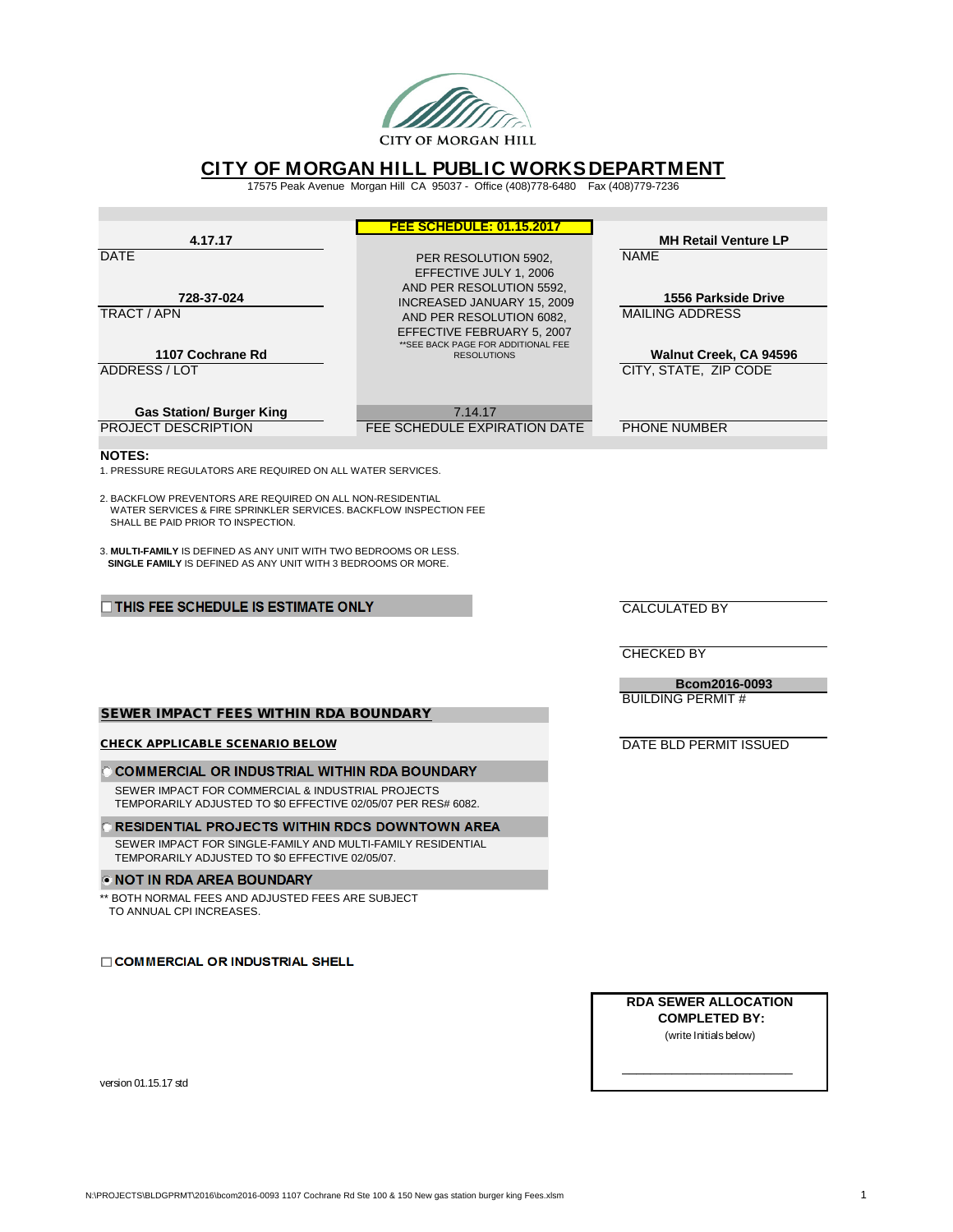# **WATER FEES: SEWER FEES:**

| 1. METER DEPOSIT:                                                                |              |                                                 |                   |     | 650-37672                       | <b>6. SEWER FRONTAGE CHARGE:</b>                                                            |                                     |                         |                         |                          |            |         | 640-37663                                                                         |
|----------------------------------------------------------------------------------|--------------|-------------------------------------------------|-------------------|-----|---------------------------------|---------------------------------------------------------------------------------------------|-------------------------------------|-------------------------|-------------------------|--------------------------|------------|---------|-----------------------------------------------------------------------------------|
| (Authority: Res. #5658 approved 03.19.03, Updated 07.01.16)                      |              |                                                 |                   |     |                                 | (Authority: Res. #5658 approved 03.19.03, Updated 07.01.16)                                 |                                     |                         |                         |                          |            |         |                                                                                   |
|                                                                                  |              |                                                 |                   |     |                                 |                                                                                             |                                     |                         |                         |                          |            |         |                                                                                   |
| \$468<br>1"                                                                      | $\mathsf{x}$ | $\overline{4}$                                  |                   | $=$ | \$1,872                         | 1 Side                                                                                      | <b>\$66</b>                         | /LF                     | $\overline{\mathsf{x}}$ | 30.47 LF                 |            | $=$     | \$2,011.02                                                                        |
| \$1,434<br>$1\frac{1}{2}$                                                        | X            | $\Omega$                                        |                   |     | \$0                             | 2 Sides                                                                                     | \$37                                | /LF                     | X                       | $\Omega$                 | <b>LF</b>  |         | \$0                                                                               |
| \$1,619<br>2"                                                                    | X            | 0                                               |                   |     | \$0                             |                                                                                             |                                     |                         |                         |                          |            |         |                                                                                   |
| 3" or larger-Time & Material + Meter Cost                                        |              |                                                 |                   |     | \$0                             | 7. SEWER IMPACT FEE:                                                                        |                                     |                         |                         |                          |            |         | 641-37648                                                                         |
| <b>METER CREDITS</b>                                                             |              |                                                 |                   |     |                                 | (Auth: Res. #6082 approved 02.05.07 &<br>Res. #5592 approved 08.21.02, Increased 01.15.17). |                                     |                         |                         |                          |            |         |                                                                                   |
|                                                                                  | \$0 x        | $\mathbf 0$                                     |                   |     | \$0                             |                                                                                             |                                     |                         |                         |                          |            |         |                                                                                   |
|                                                                                  |              |                                                 |                   |     |                                 | a) Residential                                                                              |                                     |                         |                         |                          |            |         |                                                                                   |
|                                                                                  |              |                                                 | <b>SUBTOTAL =</b> |     | \$1,872                         | \$14,680                                                                                    | /DU                                 | X                       |                         | 0                        | DU         |         | \$0                                                                               |
|                                                                                  |              |                                                 |                   |     |                                 |                                                                                             | (Single Family)                     |                         |                         |                          |            |         |                                                                                   |
| 2. BACKFLOW CONST. INSPECTION:                                                   |              |                                                 |                   |     | 650-37859                       | \$12.424                                                                                    | /DU                                 | X                       |                         | 0                        | DU         |         | \$0                                                                               |
| (Authority: Res. #5658 approved 03.19.03, Updated 07.01.16)                      |              |                                                 |                   |     |                                 | (Multi Family)                                                                              |                                     |                         |                         |                          |            |         |                                                                                   |
|                                                                                  |              |                                                 |                   |     |                                 | b) Commercial & Industrial                                                                  |                                     |                         |                         |                          |            |         |                                                                                   |
| \$62                                                                             |              | $5 -$<br>$\mathbf{x}$ . The set of $\mathbf{x}$ | $Each =$          |     | \$310                           | \$50.26                                                                                     | /GPD                                | $\overline{\mathsf{x}}$ |                         | 6389                     | <b>GPD</b> |         | \$321,111                                                                         |
|                                                                                  |              |                                                 |                   |     |                                 | \$50.26                                                                                     | /GPD                                | X                       |                         | 0                        | <b>GPD</b> |         | \$0                                                                               |
| 3. WATER FRONTAGE CHARGE:                                                        |              |                                                 |                   |     | 650-37663                       |                                                                                             |                                     |                         |                         |                          |            |         |                                                                                   |
| (Authority: Res. #5658 approved 03.19.03, Updated 07.01.16)                      |              |                                                 |                   |     |                                 | <b>SEWER CREDITS</b>                                                                        |                                     |                         |                         |                          |            |         |                                                                                   |
|                                                                                  |              |                                                 |                   |     |                                 |                                                                                             | \$0                                 | X                       |                         | $\Omega$                 |            |         | \$0                                                                               |
| 1 Side<br>\$66                                                                   | $\mathbf{x}$ | 30.47                                           | <b>LF</b>         |     | \$2,011.02                      |                                                                                             |                                     |                         |                         |                          |            |         |                                                                                   |
| 2 Sides<br>\$37                                                                  | X            | 0                                               | LF                |     | \$0                             |                                                                                             | <b>RDA ASSUMED SEWER OBLIGATION</b> |                         |                         |                          |            |         |                                                                                   |
|                                                                                  |              |                                                 |                   |     |                                 | \$14,680                                                                                    | /DU                                 | X                       |                         | $\Omega$                 | <b>DU</b>  |         | \$0                                                                               |
| 4. WATER IMPACT FEE:<br>(Auth: Res. #5592 approved 08.21.02, Increased 01.15.17) |              |                                                 |                   |     | 651-37648                       |                                                                                             | (Single Family)                     |                         |                         |                          |            |         |                                                                                   |
|                                                                                  |              |                                                 |                   |     |                                 | \$12,424                                                                                    | /DU                                 | X                       |                         | 0                        | DU         |         | \$0                                                                               |
|                                                                                  |              |                                                 |                   |     |                                 | (Multi Family)<br>\$50.26                                                                   | /GPD                                |                         |                         | $\overline{0}$           | <b>GPD</b> |         | \$0                                                                               |
| a) Residential<br>\$3,751<br>/DU                                                 |              | 0                                               | DU                |     | \$0                             |                                                                                             | (Commercial & Industrial)           | X                       |                         |                          |            |         |                                                                                   |
| (Single Family)                                                                  | X            |                                                 |                   |     |                                 |                                                                                             |                                     |                         |                         |                          |            |         |                                                                                   |
| \$3,384<br>/DU                                                                   | X            | 0                                               | DU                |     | \$0                             |                                                                                             |                                     |                         |                         | $SUBTOTAL =$             |            |         | \$321,111                                                                         |
| (Multi Family)                                                                   |              |                                                 |                   |     |                                 |                                                                                             |                                     |                         |                         |                          |            |         |                                                                                   |
|                                                                                  |              |                                                 |                   |     |                                 |                                                                                             |                                     |                         |                         |                          |            |         | SEWER FEE TOTALS = \$323,122.16                                                   |
| b) Commercial & Industrial                                                       |              |                                                 |                   |     |                                 |                                                                                             |                                     |                         |                         |                          |            |         |                                                                                   |
| (Includes Landscape Service)                                                     |              |                                                 |                   |     |                                 |                                                                                             |                                     |                         |                         | <b>STORM DRAIN FEES:</b> |            |         |                                                                                   |
| $$10,648$ /AC                                                                    | $\mathbf{x}$ | 1.31                                            | <b>AC</b>         | $=$ | \$13.949                        |                                                                                             |                                     |                         |                         |                          |            |         |                                                                                   |
|                                                                                  |              |                                                 |                   |     |                                 | 8. STORM DRAIN FRONTAGE CHARGE:                                                             |                                     |                         |                         |                          |            |         | 304-37663                                                                         |
| <b>WATER CREDITS</b>                                                             |              |                                                 |                   |     |                                 | (Authority: Res. #5658 approved 03.19.03, Updated 07.01.16)                                 |                                     |                         |                         |                          |            |         |                                                                                   |
| \$0                                                                              | X            | 0                                               |                   |     | \$0                             |                                                                                             |                                     |                         |                         |                          |            |         |                                                                                   |
|                                                                                  |              |                                                 |                   |     |                                 | 1 Side                                                                                      | \$108                               | /LF                     | x                       | 30.47 LF                 |            |         | \$3,290.76                                                                        |
|                                                                                  |              |                                                 |                   |     | <b>SUBTOTAL</b> = $$13,948.88$  | 2 Sides                                                                                     | \$53                                | /LF                     | x                       | 0                        | LF         |         | \$0                                                                               |
|                                                                                  |              |                                                 |                   |     |                                 |                                                                                             |                                     |                         |                         |                          |            |         |                                                                                   |
|                                                                                  |              |                                                 |                   |     | WATER FEE TOTALS = $$18,141.90$ | 9. STORM DRAIN IMPACT FEE:                                                                  |                                     |                         |                         |                          |            |         | 303-37648                                                                         |
|                                                                                  |              |                                                 |                   |     |                                 |                                                                                             |                                     |                         |                         |                          |            |         | (Auth: Res. #5592 apprv'd 8.21.02, Amdd by Res. 6326 4.28.10, Increased 01.15.17) |
| <b>5. ENGINEERING &amp; INSPECTION FEE:</b><br>(Minimum \$500.00):               |              |                                                 |                   |     | 206-38734                       |                                                                                             | /DU                                 |                         |                         | 0                        |            |         |                                                                                   |
| (Authority: Res. #5902 approved 05.04.05, Updated 07.01.09)                      |              |                                                 |                   |     |                                 | \$3,982                                                                                     |                                     | х                       |                         |                          | DU         |         | \$0                                                                               |
| <b>ENGINEERING ESTIMATE:</b>                                                     |              |                                                 |                   |     | \$69,955                        | \$2,071                                                                                     | (Single Family)<br>/DU              | x                       |                         | 0                        | DU         |         | \$0                                                                               |
| DATE ENGINEERING EST. SUBMITTED:                                                 |              |                                                 |                   |     |                                 | (Multi Family)                                                                              |                                     |                         |                         |                          |            |         |                                                                                   |
| % APPLIES TO ENGINEER'S ESTIMATE                                                 |              |                                                 |                   |     |                                 | \$43,364 /ACRE                                                                              |                                     | $\overline{\mathsf{x}}$ |                         | 1.31                     | <b>AC</b>  | $=$ $-$ | \$56,807                                                                          |
| 13.3%<br>\$1                                                                     | to           | \$100,000                                       |                   |     | \$9,304                         |                                                                                             | (Commercial & Office)               |                         |                         |                          |            |         |                                                                                   |
| 11.8%<br>\$100,001                                                               | to           | \$200,000                                       |                   |     | \$0                             | \$31,572                                                                                    | /ACRE                               | X                       |                         | 0                        | AC         |         | \$0                                                                               |
| 10.3%<br>\$200,001                                                               | to           | \$500,000                                       |                   |     | \$0                             | (Industrial)                                                                                |                                     |                         |                         |                          |            |         |                                                                                   |
| 8.8%<br><b>OVER</b>                                                              |              | \$500,000                                       |                   |     | \$0                             |                                                                                             |                                     |                         |                         |                          |            |         |                                                                                   |
| <b>ENGINEERING FEE</b>                                                           |              |                                                 |                   |     | $\overline{$9,304}$             | <b>STORM CREDITS</b>                                                                        |                                     |                         |                         |                          |            |         |                                                                                   |
| <b>DEPOSIT PAID</b>                                                              |              |                                                 |                   |     | \$0                             |                                                                                             | \$0                                 | X                       |                         | $\mathbf 0$              |            |         | \$0                                                                               |
|                                                                                  |              |                                                 |                   |     |                                 |                                                                                             |                                     |                         |                         |                          |            |         |                                                                                   |
|                                                                                  |              | ENGINEERING FEE TOTAL $=$                       |                   |     | \$9,304                         |                                                                                             |                                     |                         |                         |                          |            |         | <b>SUBTOTAL = <math>\$56,806.84</math></b>                                        |
|                                                                                  |              |                                                 |                   |     |                                 |                                                                                             |                                     |                         |                         |                          |            |         |                                                                                   |
| <b>5A. LONG RANGE PLANNING FEE:</b>                                              |              |                                                 |                   |     | 207-37912                       |                                                                                             |                                     |                         |                         |                          |            |         | STORM DRAIN FEE TOTALS = \$60,097.60                                              |
| <b>LONG RANGE PLANNING FEE (15% of E&amp;I) =</b>                                |              |                                                 |                   |     | \$1,396                         |                                                                                             |                                     |                         |                         |                          |            |         |                                                                                   |

|       |                                |             | 650-37672                                  | <b>6. SEWER FRONTAGE CHARGE:</b>      |                           |                         |                                                    |                                                             |     | 640-37663                                                                         |
|-------|--------------------------------|-------------|--------------------------------------------|---------------------------------------|---------------------------|-------------------------|----------------------------------------------------|-------------------------------------------------------------|-----|-----------------------------------------------------------------------------------|
|       | d 03.19.03, Updated 07.01.16)  |             |                                            |                                       |                           |                         |                                                    | (Authority: Res. #5658 approved 03.19.03, Updated 07.01.16) |     |                                                                                   |
|       |                                |             |                                            |                                       |                           |                         |                                                    |                                                             |     |                                                                                   |
| x     | 4                              | $=$         | \$1,872                                    | 1 Side                                | \$66                      | /LF                     | $\overline{\mathsf{x}}$                            | 30.47 LF                                                    | $=$ | \$2,011.02                                                                        |
| x     | 0                              |             | \$0                                        | 2 Sides                               | \$37                      | /LF                     | X                                                  | 0<br>LF                                                     |     | \$0                                                                               |
|       | 0                              |             |                                            |                                       |                           |                         |                                                    |                                                             |     |                                                                                   |
| x     | erial + Meter Cost             |             | \$0                                        | 7. SEWER IMPACT FEE:                  |                           |                         |                                                    |                                                             |     | 641-37648                                                                         |
|       |                                |             | \$0                                        |                                       |                           |                         |                                                    |                                                             |     |                                                                                   |
|       |                                |             |                                            | (Auth: Res. #6082 approved 02.05.07 & |                           |                         | Res. #5592 approved 08.21.02, Increased 01.15.17). |                                                             |     |                                                                                   |
|       | 0                              |             |                                            |                                       |                           |                         |                                                    |                                                             |     |                                                                                   |
|       |                                |             | \$0                                        |                                       |                           |                         |                                                    |                                                             |     |                                                                                   |
|       | SUBTOTAL =                     |             |                                            | a) Residential                        |                           |                         | 0                                                  |                                                             |     |                                                                                   |
|       |                                |             | \$1,872                                    | \$14,680                              | /DU<br>(Single Family)    | x                       |                                                    | DU                                                          |     | \$0                                                                               |
|       | <b>T. INSPECTION:</b>          |             | 650-37859                                  | \$12,424                              | /DU                       |                         | 0                                                  | DU                                                          |     | \$0                                                                               |
|       | d 03.19.03, Updated 07.01.16)  |             |                                            | (Multi Family)                        |                           | x                       |                                                    |                                                             |     |                                                                                   |
|       |                                |             |                                            | b) Commercial & Industrial            |                           |                         |                                                    |                                                             |     |                                                                                   |
|       | $5 -$                          | <b>Each</b> | \$310                                      | \$50.26                               | /GPD                      | $\overline{\mathbf{x}}$ | 6389                                               | <b>GPD</b>                                                  |     | \$321.111                                                                         |
|       |                                | $=$         |                                            | \$50.26                               | /GPD                      | X                       | 0                                                  | GPD                                                         |     | \$0                                                                               |
|       | E CHARGE:                      |             | 650-37663                                  |                                       |                           |                         |                                                    |                                                             |     |                                                                                   |
|       | d 03.19.03, Updated 07.01.16)  |             |                                            | <b>SEWER CREDITS</b>                  |                           |                         |                                                    |                                                             |     |                                                                                   |
|       |                                |             |                                            |                                       | \$0                       |                         | 0                                                  |                                                             |     | \$0                                                                               |
|       | 30.47<br>LF                    |             |                                            |                                       |                           | X                       |                                                    |                                                             |     |                                                                                   |
| x     | LF                             |             | \$2,011.02                                 |                                       |                           |                         |                                                    | <b>RDA ASSUMED SEWER OBLIGATION</b>                         |     |                                                                                   |
| X     | 0                              |             | \$0                                        | \$14.680                              | /DU                       |                         | 0                                                  |                                                             |     |                                                                                   |
| E.    |                                |             | 651-37648                                  |                                       | (Single Family)           | X                       |                                                    | DU                                                          |     | \$0                                                                               |
|       | .21.02, Increased 01.15.17)    |             |                                            |                                       | /DU                       |                         |                                                    |                                                             |     | \$0                                                                               |
|       |                                |             |                                            | \$12,424<br>(Multi Family)            |                           | x                       | 0                                                  | DU                                                          |     |                                                                                   |
|       |                                |             |                                            | \$50.26                               | /GPD                      |                         | 0                                                  | <b>GPD</b>                                                  |     | \$0                                                                               |
|       | 0<br>DU                        |             | \$0                                        |                                       | (Commercial & Industrial) | X                       |                                                    |                                                             |     |                                                                                   |
| x     |                                |             |                                            |                                       |                           |                         |                                                    |                                                             |     |                                                                                   |
|       | DU<br>0                        |             | \$0                                        |                                       |                           |                         |                                                    | SUBTOTAL =                                                  |     | \$321,111                                                                         |
| x     |                                |             |                                            |                                       |                           |                         |                                                    |                                                             |     |                                                                                   |
|       |                                |             |                                            |                                       |                           |                         |                                                    |                                                             |     | SEWER FEE TOTALS = $$323,122.16$                                                  |
| rial  |                                |             |                                            |                                       |                           |                         |                                                    |                                                             |     |                                                                                   |
| vice) |                                |             |                                            |                                       |                           |                         | <b>STORM DRAIN FEES:</b>                           |                                                             |     |                                                                                   |
| x     | 1.31<br><b>AC</b>              | $=$         | \$13,949                                   |                                       |                           |                         |                                                    |                                                             |     |                                                                                   |
|       |                                |             |                                            | 8. STORM DRAIN FRONTAGE CHARGE:       |                           |                         |                                                    |                                                             |     | 304-37663                                                                         |
|       |                                |             |                                            |                                       |                           |                         |                                                    | (Authority: Res. #5658 approved 03.19.03, Updated 07.01.16) |     |                                                                                   |
|       | $\mathbf 0$                    |             | \$0                                        |                                       |                           |                         |                                                    |                                                             |     |                                                                                   |
|       |                                |             |                                            | 1 Side                                | \$108                     | /LF                     | x                                                  | 30.47 LF                                                    |     | \$3,290.76                                                                        |
|       |                                |             | <b>SUBTOTAL = <math>\$13.948.88</math></b> | 2 Sides                               | \$53                      | /LF                     | X                                                  | LF<br>0                                                     |     | \$0                                                                               |
|       |                                |             |                                            |                                       |                           |                         |                                                    |                                                             |     |                                                                                   |
|       | ATER FEE TOTALS = $$18,141.90$ |             |                                            | 9. STORM DRAIN IMPACT FEE:            |                           |                         |                                                    |                                                             |     | 303-37648                                                                         |
|       |                                |             |                                            |                                       |                           |                         |                                                    |                                                             |     | (Auth: Res. #5592 apprv'd 8.21.02, Amdd by Res. 6326 4.28.10, Increased 01.15.17) |
|       | <b>SPECTION FEE:</b>           |             | 206-38734                                  |                                       |                           |                         |                                                    |                                                             |     |                                                                                   |
|       |                                |             |                                            | \$3,982                               |                           | /DU x                   | $\Omega$                                           | DU                                                          |     | $\frac{$0}{}$                                                                     |
|       | d 05.04.05, Updated 07.01.09)  |             |                                            |                                       | (Single Family)           |                         |                                                    |                                                             |     |                                                                                   |
| ATE:  |                                |             | \$69,955                                   | \$2,071                               | /DU                       | X                       | 0                                                  | DU                                                          |     | \$0                                                                               |
|       | EST. SUBMITTED:                |             |                                            | (Multi Family)                        |                           |                         |                                                    |                                                             |     |                                                                                   |
|       | <b>EER'S ESTIMATE</b>          |             |                                            | \$43,364 /ACRE                        |                           |                         | $x = 1.31$                                         | <b>AC</b>                                                   |     | $=$ \$56,807                                                                      |
| O.    | \$100,000                      |             | \$9,304                                    |                                       | (Commercial & Office)     |                         |                                                    |                                                             |     |                                                                                   |
| O.    | \$200,000                      |             | \$0                                        | \$31.572 /ACRE                        |                           | X                       | 0                                                  | AC                                                          |     | \$0                                                                               |
| .O    | \$500,000                      |             | \$0                                        | (Industrial)                          |                           |                         |                                                    |                                                             |     |                                                                                   |
|       | \$500,000                      | =           | \$0                                        |                                       |                           |                         |                                                    |                                                             |     |                                                                                   |
|       |                                |             | \$9,304                                    | <b>STORM CREDITS</b>                  |                           |                         |                                                    |                                                             |     |                                                                                   |
|       |                                |             | \$0                                        |                                       | \$0                       | $\mathbf{x}$            | $\overline{0}$                                     |                                                             |     | \$0                                                                               |
|       |                                |             |                                            |                                       |                           |                         |                                                    |                                                             |     |                                                                                   |
|       | $EERING FEE TOTAL =$ \$9,304   |             |                                            |                                       |                           |                         |                                                    |                                                             |     | <b>SUBTOTAL = <math>\$56,806.84</math></b>                                        |
|       |                                |             |                                            |                                       |                           |                         |                                                    |                                                             |     |                                                                                   |
|       | <b>ANNING FEE:</b>             |             | 207-37912                                  |                                       |                           |                         |                                                    |                                                             |     | STORM DRAIN FEE TOTALS = $$60,097.60$                                             |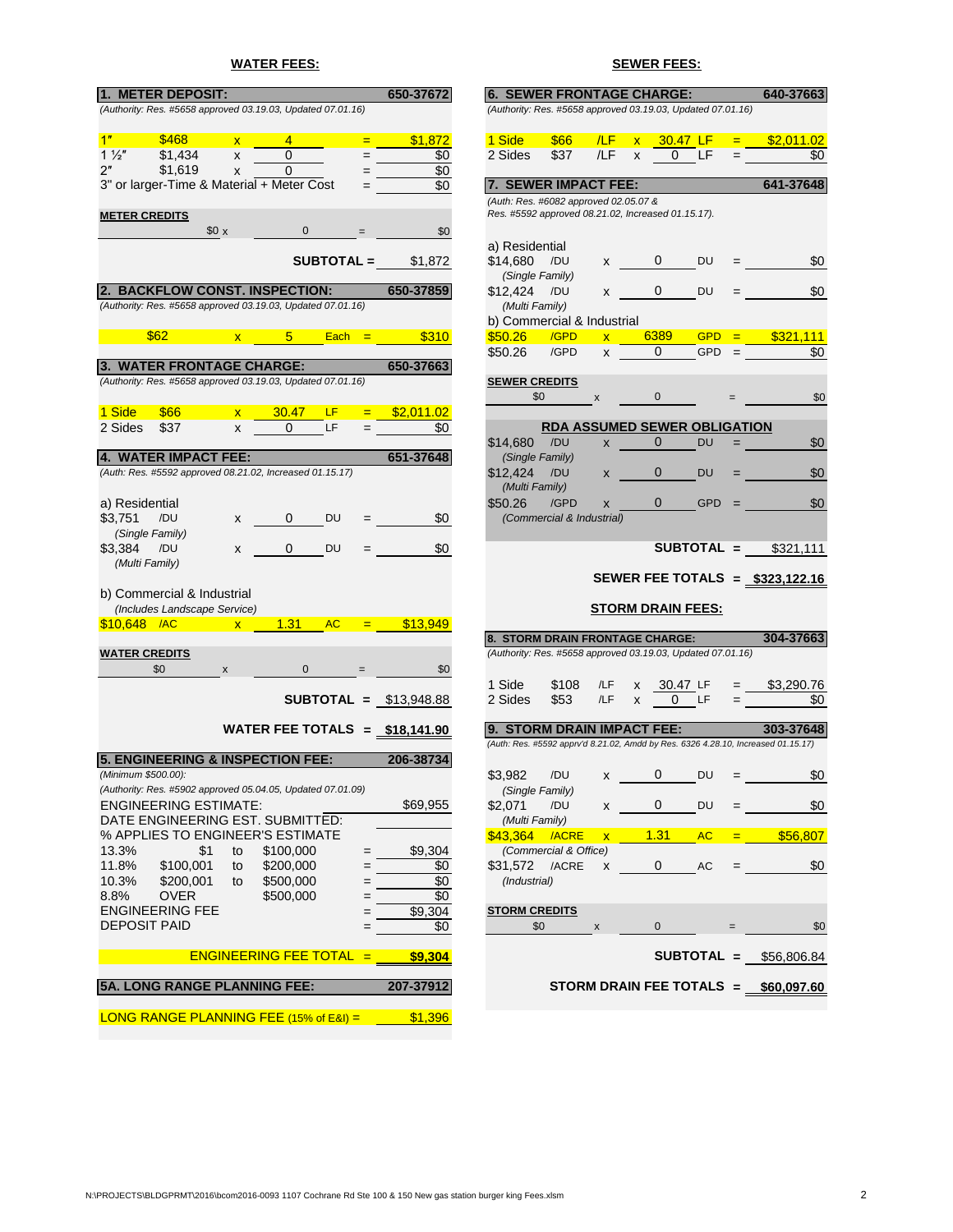| 10. UNDERGROUNDING UTILITIES:                                                      |                                        |                       |            | 350-37649                       | 15a. MAP CHECK FEE:                                                                                                           |              |                                                                                                                                                                                                                                                                                                                       |           |                   | 206-38716 |
|------------------------------------------------------------------------------------|----------------------------------------|-----------------------|------------|---------------------------------|-------------------------------------------------------------------------------------------------------------------------------|--------------|-----------------------------------------------------------------------------------------------------------------------------------------------------------------------------------------------------------------------------------------------------------------------------------------------------------------------|-----------|-------------------|-----------|
| (Authority: Res. #5658 approved 03.19.03, Updated 07.01.16)                        |                                        |                       |            |                                 | (Authority: Res. #5658 approved 03.19.03, Updated 07.01.16)                                                                   |              |                                                                                                                                                                                                                                                                                                                       |           |                   |           |
|                                                                                    |                                        |                       |            |                                 |                                                                                                                               |              |                                                                                                                                                                                                                                                                                                                       |           |                   |           |
| 1 Side<br>\$681                                                                    | X                                      | 0                     | LF         | 80                              | PARCEL MAP:                                                                                                                   |              | \$3,805                                                                                                                                                                                                                                                                                                               |           | $=$               | \$0       |
| 2 Sides<br>\$343                                                                   | $\mathsf{x}$                           | $\Omega$              | LF         | \$0                             | <u>TRACT MAP: </u>                                                                                                            |              | \$5,667                                                                                                                                                                                                                                                                                                               |           | $=$               | \$85      |
| <b>11a. PARK IMPACT FEE:</b>                                                       |                                        |                       |            | 301-37648                       | <b>16. POLICE IMPACT FEE:</b>                                                                                                 |              |                                                                                                                                                                                                                                                                                                                       |           |                   | 311-37648 |
| (Auth: Res. #5592 apprv'd 8.21.02, Amdd by Res. 6326 4.28.10, Increased 01.15.17)  |                                        |                       |            |                                 | (Auth: Res. #5686 apprv'd 06.18.03, Amdd by Res. 6326 4.28.10, Increased 01.15.17)                                            |              |                                                                                                                                                                                                                                                                                                                       |           |                   |           |
|                                                                                    |                                        |                       |            |                                 |                                                                                                                               |              |                                                                                                                                                                                                                                                                                                                       |           |                   |           |
| \$5,566<br>/DU                                                                     | X                                      | 0                     | DU         | \$0                             | \$794<br>/DU                                                                                                                  | $x -$        | 0                                                                                                                                                                                                                                                                                                                     | <b>DU</b> |                   | \$0       |
| (Single Family - Sub)<br>\$4,047<br>/DU                                            | x                                      | 0                     | DU         | \$0                             | (Single Family)<br>\$767<br>/DU                                                                                               | X            | $0 \qquad$                                                                                                                                                                                                                                                                                                            | <b>DU</b> |                   | \$0       |
| (Single Family - No Sub)                                                           |                                        |                       |            |                                 | (Multi Family)                                                                                                                |              |                                                                                                                                                                                                                                                                                                                       |           |                   |           |
| \$5.363<br>/DU                                                                     | X                                      | 0                     | DU         | \$0                             | \$1,724<br>/ACRE                                                                                                              | $\mathbf{x}$ | 1.31                                                                                                                                                                                                                                                                                                                  | <b>AC</b> | $=$               | \$2,258   |
| (Multi Family - Sub)                                                               |                                        |                       |            |                                 | (Commercial)                                                                                                                  |              |                                                                                                                                                                                                                                                                                                                       |           |                   |           |
| \$3,903<br>/DU<br>(Multi Family - No Sub)                                          | X                                      | 0                     | DU         | \$0                             | \$2,415<br>/ACRE<br>(Industrial)                                                                                              | X            | $\mathbf{0}$                                                                                                                                                                                                                                                                                                          | AC        |                   | \$0       |
|                                                                                    |                                        |                       |            |                                 |                                                                                                                               |              |                                                                                                                                                                                                                                                                                                                       |           |                   |           |
| <b>11b. PARK MAINTENANCE DEV. FEE:</b>                                             |                                        |                       |            | 302-37649                       | <b>POLICE CREDITS</b>                                                                                                         |              |                                                                                                                                                                                                                                                                                                                       |           |                   |           |
|                                                                                    |                                        |                       |            |                                 | \$0                                                                                                                           | X            | $\mathbf 0$                                                                                                                                                                                                                                                                                                           |           |                   | \$0       |
| \$0                                                                                | X                                      | 0                     |            | \$0                             |                                                                                                                               |              | POLICE FEE TOTAL = $$2,258$                                                                                                                                                                                                                                                                                           |           |                   |           |
| <b>PARK CREDITS</b>                                                                |                                        |                       |            |                                 |                                                                                                                               |              |                                                                                                                                                                                                                                                                                                                       |           |                   |           |
| \$0                                                                                | X                                      | 0                     |            | \$0                             | <b>17. FIRE IMPACT FEE:</b>                                                                                                   |              |                                                                                                                                                                                                                                                                                                                       |           |                   | 313-37648 |
|                                                                                    |                                        |                       |            |                                 | (Auth: Res. #6671 approved 07.17.13, Increased 01.15.17)                                                                      |              |                                                                                                                                                                                                                                                                                                                       |           |                   |           |
|                                                                                    |                                        | PARK FEE TOTAL =      |            | \$0                             | \$122<br>/DU                                                                                                                  | X =          | $\mathbf{0}$                                                                                                                                                                                                                                                                                                          | DU        |                   | \$0       |
| <b>12. TRAFFIC IMPACT FEE:</b>                                                     |                                        |                       |            | 309-37648                       | (Single Family)                                                                                                               |              |                                                                                                                                                                                                                                                                                                                       |           |                   |           |
| (Auth: Res. #15-152 approved 06.17.15 &                                            |                                        |                       |            |                                 | \$116<br>/DU                                                                                                                  | X —          | $\mathbf{0}$                                                                                                                                                                                                                                                                                                          | <b>DU</b> |                   | \$0       |
| Res. #5592 approved 08.21.02, Increased 01.15.17).                                 |                                        |                       |            |                                 | (Multi Family)                                                                                                                |              |                                                                                                                                                                                                                                                                                                                       |           |                   |           |
| \$1,928<br>/DU<br>(Single Family)                                                  | x                                      | $\mathbf{0}$          | DU         | \$0<br>$=$                      | \$1,604<br>/ACRE                                                                                                              |              | 1.31<br>$\mathbf{x}$ . The set of $\mathbf{x}$                                                                                                                                                                                                                                                                        | <b>AC</b> | <b>Experience</b> | \$2,101   |
| \$1,196<br>/DU                                                                     | X                                      | 0                     | DU         | \$0                             | (Commercial)<br>\$1.604<br>/ACRE                                                                                              | X            | $0 \qquad \qquad$                                                                                                                                                                                                                                                                                                     | AC        |                   | \$0       |
| (Multi Family)                                                                     |                                        |                       |            |                                 | (Industrial)                                                                                                                  |              |                                                                                                                                                                                                                                                                                                                       |           |                   |           |
| \$1.928<br>/PHT                                                                    | $\mathbf{x}$ . The set of $\mathbf{x}$ | 130.3                 | <b>PHT</b> | \$251,218<br>$=$ $-$            |                                                                                                                               |              |                                                                                                                                                                                                                                                                                                                       |           |                   |           |
| (Commercial)                                                                       |                                        |                       |            |                                 | <b>FIRE CREDITS</b>                                                                                                           |              |                                                                                                                                                                                                                                                                                                                       |           |                   |           |
| \$1,928<br>/PHT<br>(Industrial)                                                    | X                                      | $\mathbf{0}$          | <b>PHT</b> | \$0<br>$=$                      | \$0                                                                                                                           | X            | $\mathbf{0}$                                                                                                                                                                                                                                                                                                          |           | $=$ $-$           | \$C       |
|                                                                                    |                                        |                       |            |                                 |                                                                                                                               |              | FIRE FEE TOTAL $=$                                                                                                                                                                                                                                                                                                    |           |                   | \$2,101   |
| <b>TRAFFIC CREDITS</b>                                                             |                                        |                       |            |                                 |                                                                                                                               |              |                                                                                                                                                                                                                                                                                                                       |           |                   |           |
| \$0                                                                                | X                                      | $\mathbf{0}$          |            | \$0                             | <b>18. PUBLIC FACILITIES IMPACT FEE:</b><br>(Auth: Res. #5592 apprv'd 8.21.02, Amdd by Res. 6326 4.28.10, Increased 01.15.17) |              |                                                                                                                                                                                                                                                                                                                       |           |                   | 347-37648 |
|                                                                                    |                                        |                       |            | TRAFFIC FEE TOTAL $=$ \$251,218 |                                                                                                                               |              |                                                                                                                                                                                                                                                                                                                       |           |                   |           |
|                                                                                    |                                        |                       |            |                                 | \$530<br>/DU                                                                                                                  | X            | 0                                                                                                                                                                                                                                                                                                                     | DU        |                   | \$0       |
| <b>13. LIBRARY IMPACT FEE:</b>                                                     |                                        |                       |            | 348-37648                       | (Single Family)                                                                                                               |              |                                                                                                                                                                                                                                                                                                                       |           |                   |           |
| (Auth: Res. #5837 apprv'd 09.01.04, Amdd by Res. 6326 4.28.10, Increased 01.15.17) |                                        |                       |            |                                 | \$510<br>/DU                                                                                                                  | $\mathsf{X}$ | 0                                                                                                                                                                                                                                                                                                                     | <b>DU</b> |                   | \$0       |
| \$2,044 /DU                                                                        | $\mathsf{x}$                           | $\mathbf{0}$          | DU         | \$0                             | (Multi Family)<br>\$1,167 / ACRE                                                                                              |              | $x = 1.31$                                                                                                                                                                                                                                                                                                            | <b>AC</b> |                   | \$1,529   |
| (Single Family)                                                                    |                                        |                       |            |                                 | (Commercial)                                                                                                                  |              |                                                                                                                                                                                                                                                                                                                       |           |                   |           |
| \$1,969 /DU                                                                        | X                                      | $\mathbf{0}$          | DU         | \$0                             | \$1,634<br>/ACRE                                                                                                              | $\mathsf{X}$ | $\mathbf{0}$                                                                                                                                                                                                                                                                                                          | AC        |                   | \$0       |
| (Multi Family)                                                                     |                                        |                       |            |                                 | (Industrial)                                                                                                                  |              |                                                                                                                                                                                                                                                                                                                       |           |                   |           |
| <b>LIBRARY CREDITS</b>                                                             |                                        |                       |            |                                 | <b>PUBLIC FACILITIES CREDITS</b>                                                                                              |              |                                                                                                                                                                                                                                                                                                                       |           |                   |           |
| \$0                                                                                | $\boldsymbol{\mathsf{x}}$              | $\overline{0}$        |            | \$0                             | \$0                                                                                                                           | X            | $\overline{0}$                                                                                                                                                                                                                                                                                                        |           | $=$               | \$0       |
|                                                                                    |                                        |                       |            |                                 |                                                                                                                               |              |                                                                                                                                                                                                                                                                                                                       |           |                   |           |
|                                                                                    |                                        | $LIBRARY FEE TOTAL =$ |            | \$0                             |                                                                                                                               |              | PUBLIC FACILITIES FEE TOTAL = \$1,529                                                                                                                                                                                                                                                                                 |           |                   |           |
| <b>14. BURROWING OWL MITIGATION:</b>                                               |                                        |                       |            | 232-38145                       | <b>20. COMMNTY/REC CTRS IMPACT FEE:</b>                                                                                       |              |                                                                                                                                                                                                                                                                                                                       |           |                   | 360-37648 |
| (Authority: Res. #5765 approved 01.21.04, Increased 07.01.16)                      |                                        |                       |            |                                 | (Auth: Res. #15-152 apprv'd 8.17.15, increased 01.15.17)                                                                      |              |                                                                                                                                                                                                                                                                                                                       |           |                   |           |
|                                                                                    |                                        |                       |            |                                 |                                                                                                                               |              |                                                                                                                                                                                                                                                                                                                       |           |                   |           |
| \$200<br>/DU                                                                       |                                        | 0                     | DU         | \$0                             | \$3,791<br>/DU                                                                                                                |              | $0 \qquad \qquad$<br>$x \sim$                                                                                                                                                                                                                                                                                         | DU        | $=$ $\qquad$      | \$0       |
| (Residential)<br>\$1,395<br>/AC                                                    |                                        | $1.31 \qquad AC$      |            | \$1,827<br><b>Experience</b>    | (Single Family)<br>\$3,326<br>/DU                                                                                             |              | $0 \qquad \qquad$<br>$\mathsf{X}$ and $\mathsf{X}$ and $\mathsf{X}$ and $\mathsf{X}$ are $\mathsf{X}$ and $\mathsf{X}$ and $\mathsf{X}$ are $\mathsf{X}$ and $\mathsf{X}$ are $\mathsf{X}$ and $\mathsf{X}$ are $\mathsf{X}$ and $\mathsf{X}$ are $\mathsf{X}$ and $\mathsf{X}$ are $\mathsf{X}$ and $\mathsf{X}$ are | DU        |                   | \$0       |
| (Commercial/Industrial)                                                            |                                        |                       |            |                                 | (Multi Family)                                                                                                                |              |                                                                                                                                                                                                                                                                                                                       |           |                   |           |
|                                                                                    |                                        |                       |            |                                 |                                                                                                                               |              |                                                                                                                                                                                                                                                                                                                       |           |                   |           |

|         | <b>DING UTILITIES:</b> The contract of the contract of the contract of the contract of the contract of the contract o | 350-37649                             | 15a. MAP CHECK FEE:                                                                                 |                                                                                                                                                                                                                                                                                                  |                           |                         | 206-38716                                   |
|---------|-----------------------------------------------------------------------------------------------------------------------|---------------------------------------|-----------------------------------------------------------------------------------------------------|--------------------------------------------------------------------------------------------------------------------------------------------------------------------------------------------------------------------------------------------------------------------------------------------------|---------------------------|-------------------------|---------------------------------------------|
|         | ved 03.19.03, Updated 07.01.16)                                                                                       |                                       | (Authority: Res. #5658 approved 03.19.03, Updated 07.01.16)                                         |                                                                                                                                                                                                                                                                                                  |                           |                         |                                             |
|         |                                                                                                                       |                                       | PARCEL MAP:                                                                                         |                                                                                                                                                                                                                                                                                                  | \$3,805                   |                         |                                             |
| x<br>x  | LF -<br>$\overline{0}$<br>LF.                                                                                         | \$0                                   | <mark>TRACT MAP:</mark> The second second in                                                        |                                                                                                                                                                                                                                                                                                  | \$5,667                   |                         | \$0<br>$\equiv$ 100 $\pm$ 100 $\pm$<br>\$85 |
|         |                                                                                                                       |                                       |                                                                                                     |                                                                                                                                                                                                                                                                                                  |                           |                         |                                             |
| FEE:    |                                                                                                                       | 301-37648                             | <b>16. POLICE IMPACT FEE:</b>                                                                       |                                                                                                                                                                                                                                                                                                  |                           |                         | 311-37648                                   |
|         | 02, Amdd by Res. 6326 4.28.10, Increased 01.15.17)                                                                    |                                       | (Auth: Res. #5686 apprv'd 06.18.03, Amdd by Res. 6326 4.28.10, Increased 01.15.17)                  |                                                                                                                                                                                                                                                                                                  |                           |                         |                                             |
|         | x 0 DU                                                                                                                | $=$ \$0                               | \$794<br>/DU                                                                                        |                                                                                                                                                                                                                                                                                                  | $x \t 0 \t Du$            |                         | \$0<br>$=$ $\frac{1}{2}$ and $\frac{1}{2}$  |
|         |                                                                                                                       |                                       | (Single Family)                                                                                     |                                                                                                                                                                                                                                                                                                  |                           |                         |                                             |
| ıb)     | $0$ DU<br>$X \sim$                                                                                                    | \$0<br>≡ in the s                     | \$767<br>/DU<br>(Multi Family)                                                                      |                                                                                                                                                                                                                                                                                                  | $x = 0$ DU                |                         | \$0<br>$\equiv$ 100 $\pm$ 100 $\pm$         |
| X       | <b>O</b> DU                                                                                                           | $=$ \$0                               | \$1,724 /ACRE                                                                                       |                                                                                                                                                                                                                                                                                                  | $x$ 1.31 AC               |                         | $=$ \$2,258                                 |
|         |                                                                                                                       |                                       | (Commercial)                                                                                        |                                                                                                                                                                                                                                                                                                  |                           |                         |                                             |
| X       | <b>O</b> DU                                                                                                           | - \$0<br>$\equiv$ 100 $\pm$ 100 $\pm$ | \$2,415 /ACRE x 0 AC                                                                                |                                                                                                                                                                                                                                                                                                  |                           |                         | \$0<br>$\equiv$ 100 $\pm$ 100 $\pm$         |
|         |                                                                                                                       |                                       | (Industrial)                                                                                        |                                                                                                                                                                                                                                                                                                  |                           |                         |                                             |
|         | <b>NANCE DEV. FEE:</b> 302-37649                                                                                      |                                       | <b>POLICE CREDITS</b>                                                                               |                                                                                                                                                                                                                                                                                                  |                           |                         |                                             |
|         | <b>CAU</b>                                                                                                            |                                       | \$0                                                                                                 |                                                                                                                                                                                                                                                                                                  | $\mathbf x = \mathbf 0$   | $=$                     | \$0                                         |
| X       | $\overline{0}$                                                                                                        | \$0                                   |                                                                                                     |                                                                                                                                                                                                                                                                                                  |                           |                         | POLICE FEE TOTAL $=$ \$2,258                |
|         |                                                                                                                       |                                       |                                                                                                     |                                                                                                                                                                                                                                                                                                  |                           |                         |                                             |
| X       | $0 =$                                                                                                                 | \$0                                   | <b>17. FIRE IMPACT FEE:</b>                                                                         |                                                                                                                                                                                                                                                                                                  |                           |                         | $313-37648$                                 |
|         | PARK FEE TOTAL $=$                                                                                                    |                                       | (Auth: Res. #6671 approved 07.17.13, Increased 01.15.17)                                            |                                                                                                                                                                                                                                                                                                  |                           |                         |                                             |
|         |                                                                                                                       |                                       | \$122<br>/DU                                                                                        |                                                                                                                                                                                                                                                                                                  | $x = 0$ DU                |                         | \$0<br><b>Experience</b>                    |
| T FEE:  |                                                                                                                       | $309-37648$                           | (Single Family)                                                                                     |                                                                                                                                                                                                                                                                                                  |                           |                         |                                             |
|         | ed 06.17.15 &<br>02, Increased 01.15.17).                                                                             |                                       | \$116<br>/DU<br>(Multi Family)                                                                      |                                                                                                                                                                                                                                                                                                  | x 0 DU                    |                         | \$0                                         |
|         | x 0 DU                                                                                                                | $=$ \$0                               | <b>\$1,604</b><br>/ACRE                                                                             |                                                                                                                                                                                                                                                                                                  | $x$ 1.31 AC               |                         | $=$ \$2,101                                 |
|         |                                                                                                                       |                                       | (Commercial)                                                                                        |                                                                                                                                                                                                                                                                                                  |                           |                         |                                             |
|         | x 0 DU                                                                                                                | \$0                                   | \$1,604                                                                                             |                                                                                                                                                                                                                                                                                                  | $/ACRE$ x 0 AC =          |                         | \$0                                         |
|         | x 130.3 PHT                                                                                                           | $=$ \$251,218                         | (Industrial)                                                                                        |                                                                                                                                                                                                                                                                                                  |                           |                         |                                             |
|         |                                                                                                                       |                                       | <b>FIRE CREDITS</b>                                                                                 |                                                                                                                                                                                                                                                                                                  |                           |                         |                                             |
|         | x 0 PHT                                                                                                               | \$0<br><b>Experience</b>              | \$0                                                                                                 |                                                                                                                                                                                                                                                                                                  | $\mathbf x = \mathbf 0$   | $=$                     | \$0                                         |
|         |                                                                                                                       |                                       |                                                                                                     |                                                                                                                                                                                                                                                                                                  |                           |                         | FIRE FEE TOTAL = $$2,101$                   |
|         |                                                                                                                       |                                       |                                                                                                     |                                                                                                                                                                                                                                                                                                  |                           |                         |                                             |
| x       | $0 =$                                                                                                                 | \$0                                   | <b>18. PUBLIC FACILITIES IMPACT FEE:</b>                                                            |                                                                                                                                                                                                                                                                                                  |                           |                         | 347-37648                                   |
|         | TRAFFIC FEE TOTAL = $$251,218$                                                                                        |                                       | (Auth: Res. #5592 apprv'd 8.21.02, Amdd by Res. 6326 4.28.10, Increased 01.15.17)                   |                                                                                                                                                                                                                                                                                                  |                           |                         |                                             |
|         |                                                                                                                       |                                       | \$530<br>/DU                                                                                        | $x \qquad 0$                                                                                                                                                                                                                                                                                     | DU                        |                         | \$0                                         |
| :T FEE: |                                                                                                                       | 348-37648                             | (Single Family)                                                                                     |                                                                                                                                                                                                                                                                                                  |                           |                         |                                             |
|         | 1.04, Amdd by Res. 6326 4.28.10, Increased 01.15.17)                                                                  |                                       | \$510<br>/DU<br>(Multi Family)                                                                      | $x \qquad 0$                                                                                                                                                                                                                                                                                     | DU                        | $=$ 100 $\pm$ 100 $\pm$ | \$0                                         |
| x       | 0<br>DU                                                                                                               | \$0                                   | /ACRE<br><b>\$1,167</b>                                                                             | x                                                                                                                                                                                                                                                                                                | <u> 1.31</u><br><b>AC</b> |                         | \$1.529                                     |
|         |                                                                                                                       |                                       | (Commercial)                                                                                        |                                                                                                                                                                                                                                                                                                  |                           |                         |                                             |
| x       | 0<br>DU                                                                                                               | \$0                                   | \$1,634<br>/ACRE<br>(Industrial)                                                                    | x                                                                                                                                                                                                                                                                                                | 0<br>AC                   |                         | \$0                                         |
|         |                                                                                                                       |                                       |                                                                                                     |                                                                                                                                                                                                                                                                                                  |                           |                         |                                             |
|         |                                                                                                                       |                                       | PUBLIC FACILITIES CREDITS                                                                           |                                                                                                                                                                                                                                                                                                  |                           |                         |                                             |
| X       | 0                                                                                                                     | \$0                                   | \$0                                                                                                 | x                                                                                                                                                                                                                                                                                                | $\mathbf 0$               |                         | \$0                                         |
|         | LIBRARY FEE TOTAL  =                                                                                                  | \$0                                   | PUBLIC FACILITIES FEE TOTAL =                                                                       |                                                                                                                                                                                                                                                                                                  |                           |                         | \$1,529                                     |
|         |                                                                                                                       |                                       |                                                                                                     |                                                                                                                                                                                                                                                                                                  |                           |                         |                                             |
|         | <b>VL MITIGATION:</b><br>ved 01.21.04, Increased 07.01.16)                                                            | 232-38145                             | <b>20. COMMNTY/REC CTRS IMPACT FEE:</b><br>(Auth: Res. #15-152 apprv'd 8.17.15, increased 01.15.17) |                                                                                                                                                                                                                                                                                                  |                           |                         | 360-37648                                   |
|         |                                                                                                                       |                                       |                                                                                                     |                                                                                                                                                                                                                                                                                                  |                           |                         |                                             |
|         | 0<br>DU                                                                                                               | \$0                                   | \$3,791<br>/DU                                                                                      | $\mathsf{X}$ and $\mathsf{X}$ and $\mathsf{X}$ are $\mathsf{X}$ and $\mathsf{X}$ are $\mathsf{X}$ and $\mathsf{X}$ are $\mathsf{X}$ and $\mathsf{X}$ are $\mathsf{X}$ and $\mathsf{X}$ are $\mathsf{X}$ and $\mathsf{X}$ are $\mathsf{X}$ and $\mathsf{X}$ are $\mathsf{X}$ and $\mathsf{X}$ are | $\mathbf{0}$<br>DU        |                         | \$0                                         |
|         |                                                                                                                       |                                       | (Single Family)                                                                                     |                                                                                                                                                                                                                                                                                                  |                           |                         |                                             |
|         | 1.31<br><b>AC</b>                                                                                                     | \$1,827<br><b>EXTERN</b>              | \$3,326<br>/DU<br>(Multi Family)                                                                    | x                                                                                                                                                                                                                                                                                                | 0<br>DU                   |                         | \$0                                         |
|         |                                                                                                                       |                                       |                                                                                                     |                                                                                                                                                                                                                                                                                                  |                           |                         |                                             |
|         |                                                                                                                       |                                       | <b>PUBLIC FACILITIES CREDITS</b>                                                                    |                                                                                                                                                                                                                                                                                                  |                           |                         |                                             |
|         |                                                                                                                       |                                       | \$0                                                                                                 | x                                                                                                                                                                                                                                                                                                | 0                         |                         | \$0                                         |
|         |                                                                                                                       |                                       | PUBLIC FACILITIES FEE TOTAL =                                                                       |                                                                                                                                                                                                                                                                                                  |                           |                         | \$0                                         |
|         |                                                                                                                       |                                       |                                                                                                     |                                                                                                                                                                                                                                                                                                  |                           |                         |                                             |